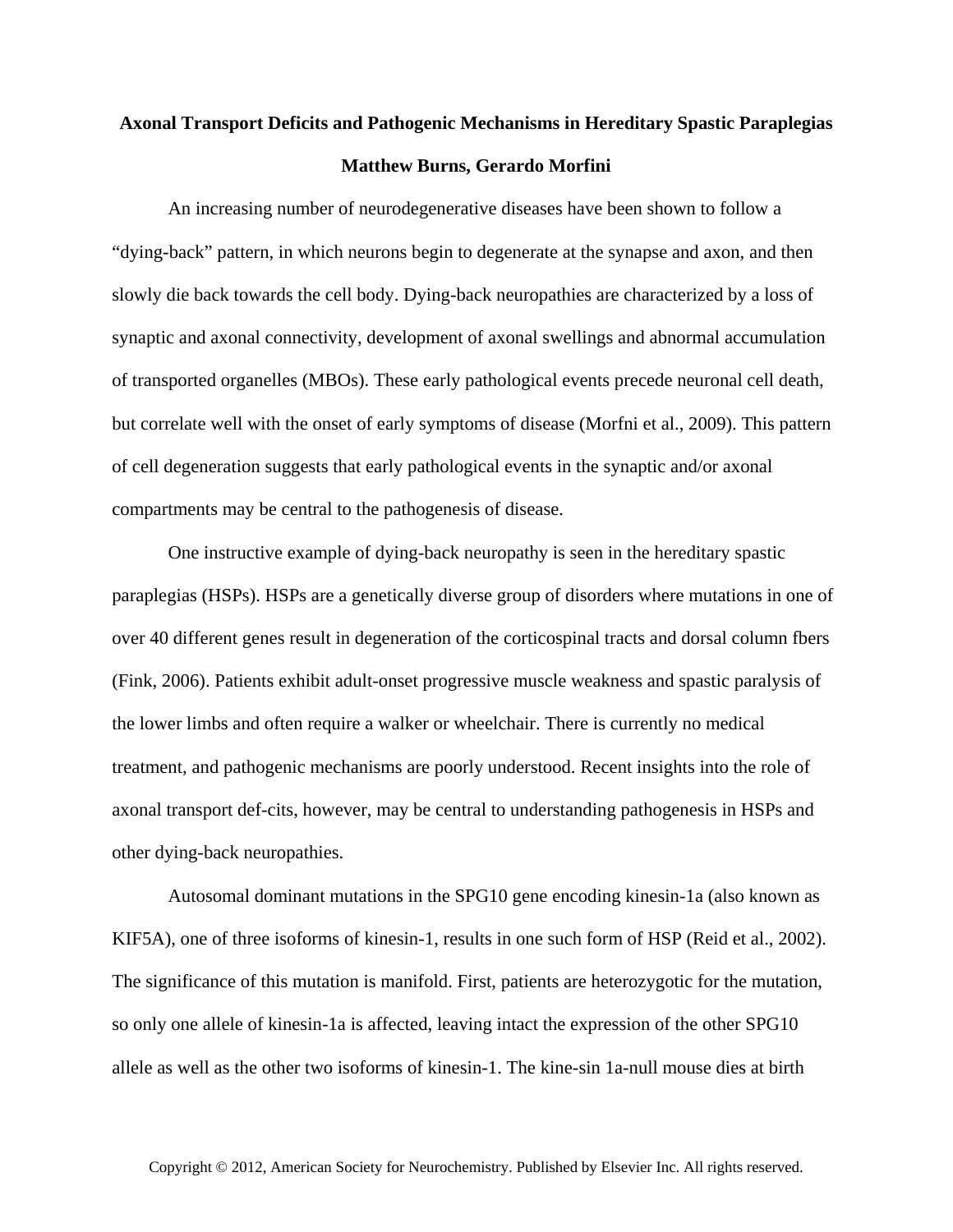(Xia et al., 2003). This expression pattern suggests that a partial reduction in fast axonal transport is sufficient to cause neurodegeneration. Second, SPG10-HSP is an adult-onset disease. This suggests that a partial reduction in axonal transport may not produce clinical symptoms in affected neurons for years or even decades. Third, although kinesin-1a is expressed throughout the brain, only upper motor neurons degenerate. This selective degeneration suggests that reductions in specific components of axonal transport can produce degeneration of specific neuronal populations while leaving other neuronal populations relatively unaffected. More recent data have given further insight into the role of axonal transport in neurodegeneration. The SPG10 mutation affects the ability of kinesin1-a to bind to microtubules, suggesting that alterations in kinesin function may play a central role in SPG10 pathogenesis (Ebbing et al., 2008).

Axonal transport deficits have been implicated in other forms of HSP as well. Mutations in the microtubule-severing protein spastin are the most common cause of HSP, accounting for over 40% of diagnoses. Recent data show an inhibitory effect of pathogenic spastin mutations on both anterograde and retrograde fast axonal transport (Solowska et al., 2008), raising the possibility that additional forms of HSP may involve changes in axonal transport.

Deficits in axonal transport have been implicated in other forms of dying back neuropathy (Morfni et al., 2009). Recent data has implicated axonal transport deficits in the pathogen-esis of the motor neuron diseases amyotrophic lateral sclerosis (ALS) and Huntington's disease. Similarly, both Alzheimer's and Parkinson's diseases display a dying-back pattern as well as evidence of alterations in axonal transport. More work is needed to more clearly elucidate the role of axonal transport in the patho-genesis of these and other dying-back neuropathies, but the common features shared among these various neurodegenera-tive diseases may provide an avenue for therapeutic intervention based on an understanding of the prominent